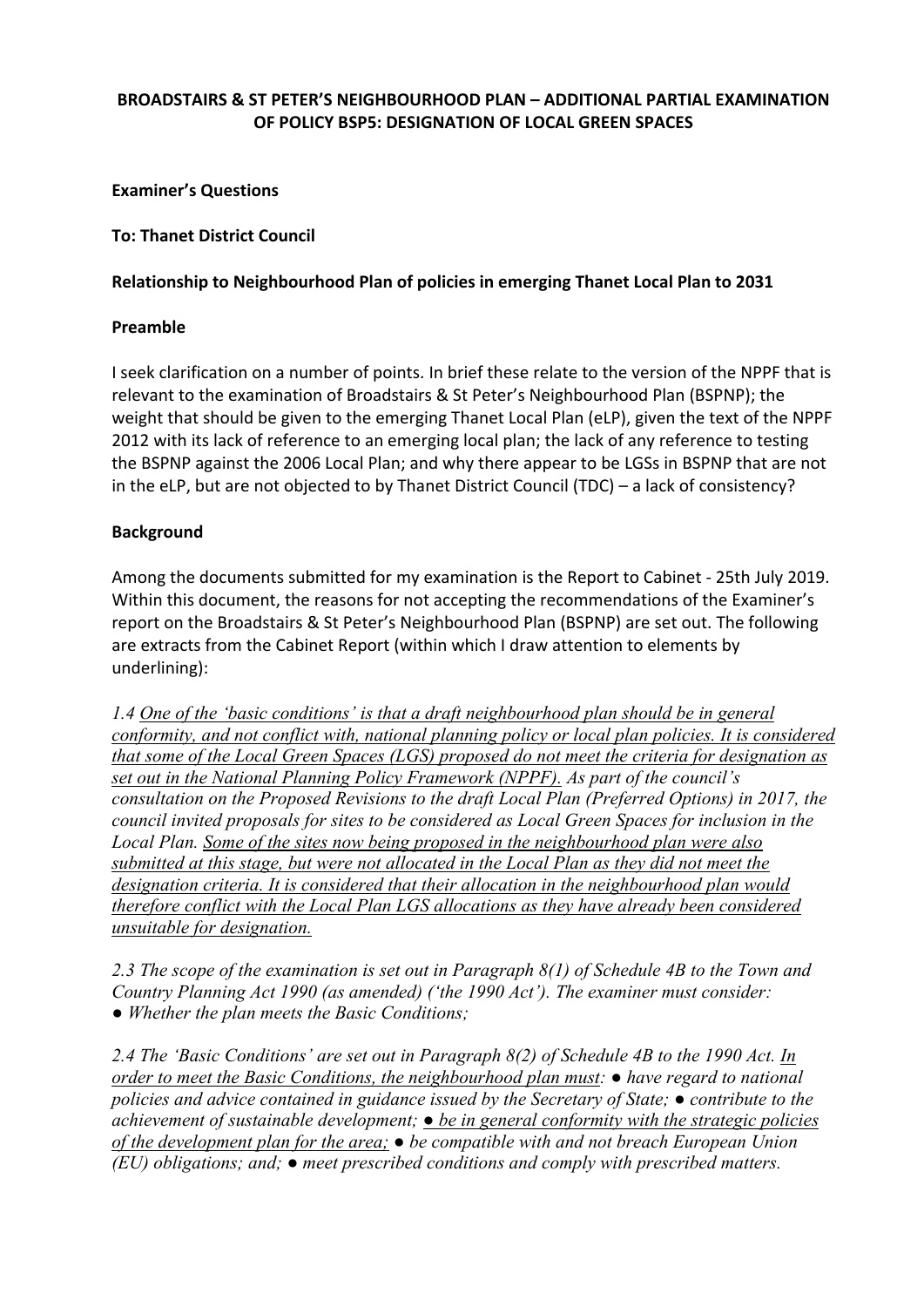*2.5 It is at this point in the process (and the first formal point in the process) that the Council must come to a formal view about whether the draft neighbourhood plan meets the basic conditions. Regulation 18 of the Neighbourhood Planning Regulations 2012 (as amended), and Schedule 4B of the Town and Country Planning Act 1990 require the local authority to propose any necessary modifications to a neighbourhood plan in order that it can meet the Basic Conditions.* 

*2.7 However, it is considered that the draft neighbourhood plan does not currently meet the basic conditions because some of the proposed Local Green Spaces do not meet the criteria set out in the National Planning Policy Framework (NPPF) and are not in general conformity with the strategic policies of the development plan for the area (emerging Thanet Local Plan).* 

*2.8 The NPPF states that policies for managing development within sites designated as Local Green Spaces should be consistent with those for Green Belts (para 101*[this is from February 2019 version, although 2012 version uses same text]*) - the NPPF states that 'Inappropriate development is, by definition, harmful to the Green Belt and should not be approved except in very special circumstances' (para 143).* 

*2.9 The NPPF also sets criteria for the designation of Local Green Spaces (para 100): 'The Local Green Space designation should only be used where the green space is: (a) in reasonably close proximity to the community it serves; (b) demonstrably special to a local community and holds a particular local significance, for example because of its beauty, historic significance, recreational value (including as a playing field), tranquillity or richness of its wildlife; and (c) local in character and is not an extensive tract of land.'* 

*2.10 Proposed LGS sites were submitted to the Council during the Preferred Options Revisions consultation (20th January - 17th March 2017). Broadstairs Town Council have also assessed proposed LGS sites submitted during their consultation to include in their neighbourhood plan. The assessment criteria set out in the NPPF applies to LGS regardless of whether they are assessed and allocated in a Local Plan or a neighbourhood plan.* 

*2.11 The BSNP allocates the following as Local Green Spaces under policy BSP5:* 

There follows a list of 18 sites – not all of which I can identify as sites within the Report on Assessment of Local Green Space Proposals, January 2018.

*2.12 Of these sites, four were submitted to the Council during the Local Plan consultation. Culmer's Amenity Land and Kitty's Green were submitted and included for allocation in the Local Plan as Local Green Spaces.* 

*2.13 Fairfield Road/Rumfields Road was submitted under a slightly different name of 'Crossroads of Fairfield Road and Bromstone Road'. The Council did not include this site for allocation in the Local Plan as a Local Green Space for the following reason: 'Possibly highway land on a busy roundabout. Site does not meet the NPPF criteria for designation'.* 

*2.14 Reading Street was also submitted and was not included in the Local Plan for the following reason: 'Site is part of the grass verge adjacent to the highway. Site does not meet the NPPF criteria for designation'* 

*2.15 Because these two sites have been considered inappropriate for designation in the Local Plan, their designation in the neighbourhood plan would also not be considered appropriate,*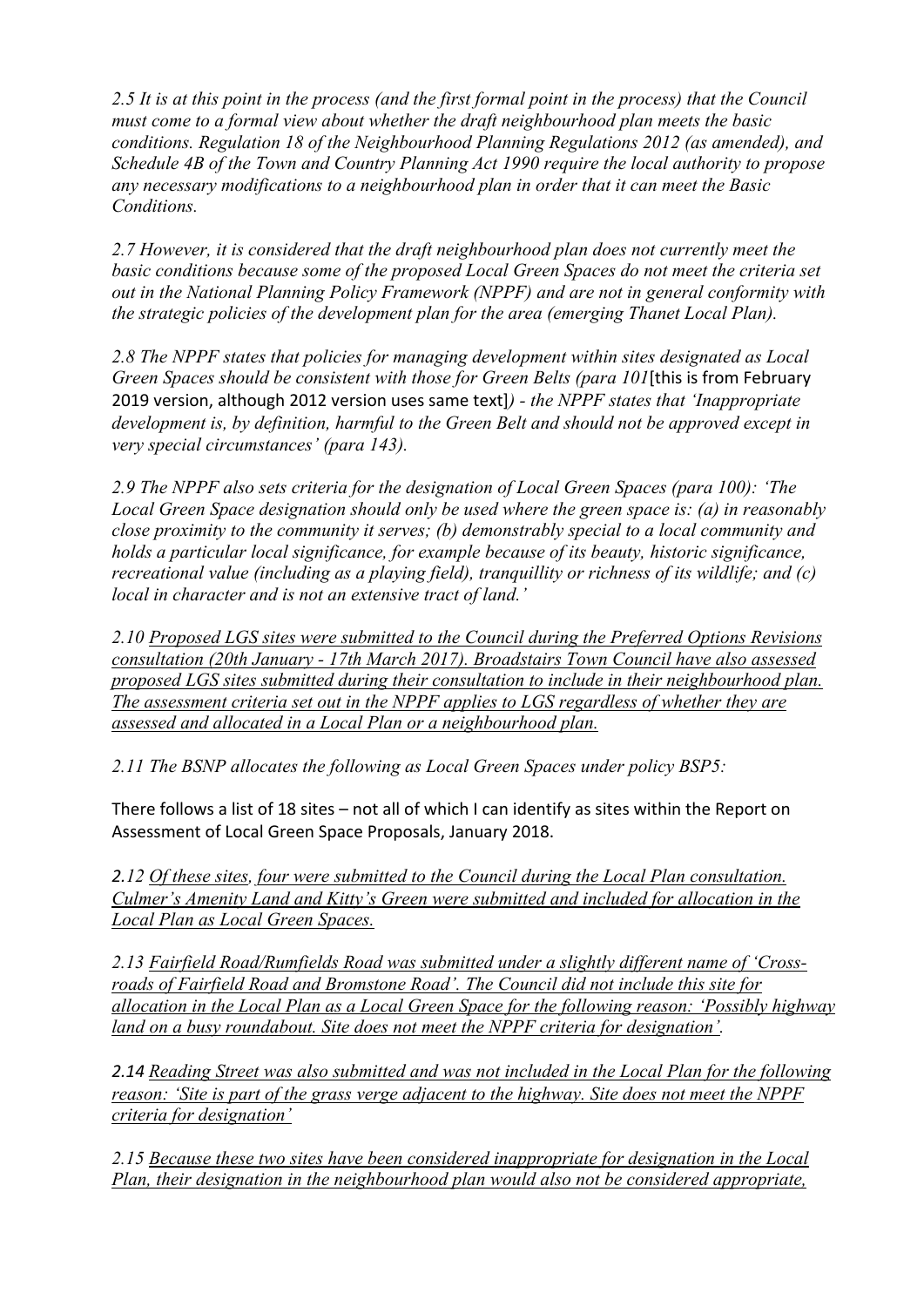*would not be in general conformity with the emerging Local Plan, so would fail the Basic conditions.* 

*2.16 It is therefore recommended that Fairfield Road/Rumfields Road and Reading Street are removed from the Local Green Space designations in the Broadstairs & St Peters Neighbourhood Plan.* 

From the above it can be seen that the reasoning set out in the Cabinet Report for the deletion of 2 LGSs is as follows:

- Basic Conditions not in general conformity with regard to national policies and advice contained in guidance issued by the Secretary of State; and not in general conformity with the strategic policies of the development plan for the area (referring to the eLP);
- Some of the sites now being proposed in the neighbourhood plan were also submitted at Preferred Options stage, but were not allocated in the eLP as they did not meet the designation criteria. It is considered that their allocation in the neighbourhood plan would therefore conflict with the eLP LGS allocations as they have already been considered unsuitable for designation.
- Fairfield Road/Rumfields Road was not included in the eLP as a Local Green Space for the following reason: 'Possibly highway land on a busy roundabout. Site does not meet the NPPF criteria for designation'.
- Reading Street was not included in the eLP for the following reason: 'Site is part of the grass verge adjacent to the highway. Site does not meet the NPPF criteria for designation'

# **Questions**

The District Council's reasoning is based upon the content of the eLP. Since this Plan has now reached the stage where the Inspectors' report has been issued and the Main Modifications have been published, I consider that its policies carry considerable weight. However, the examination of the BSPNP is being carried out under the 2012 NPPF where, unlike the 2019 version, there is no reference to an emerging local plan. The relevant part of NPPF12 states:

# *Neighbourhood plans*

*183. Neighbourhood planning gives communities direct power to develop a shared vision for their neighbourhood and deliver the sustainable development they need. Parishes and neighbourhood forums can use neighbourhood planning to:* 

- *set planning policies through neighbourhood plans to determine decisions on planning applications; and*
- *grant planning permission through Neighbourhood Development Orders and Community Right to Build Orders for specific development which complies with the order.*

*184. Neighbourhood planning provides a powerful set of tools for local people to ensure that they get the right types of development for their community. The ambition of the neighbourhood should be aligned with the strategic needs and priorities of the wider local area. Neighbourhood plans must be in general conformity with the strategic policies of the Local Plan. To facilitate this, local planning authorities should set out clearly their strategic policies for the area and ensure that an up-to-date Local Plan is in place as quickly as possible. Neighbourhood plans should reflect these policies and neighbourhoods should plan positively to support them. Neighbourhood plans and orders should not promote less development than set out in the Local Plan or undermine its strategic policies.* 

*185. Outside these strategic elements, neighbourhood plans will be able to shape and direct sustainable development in their area. Once a neighbourhood plan has demonstrated its general*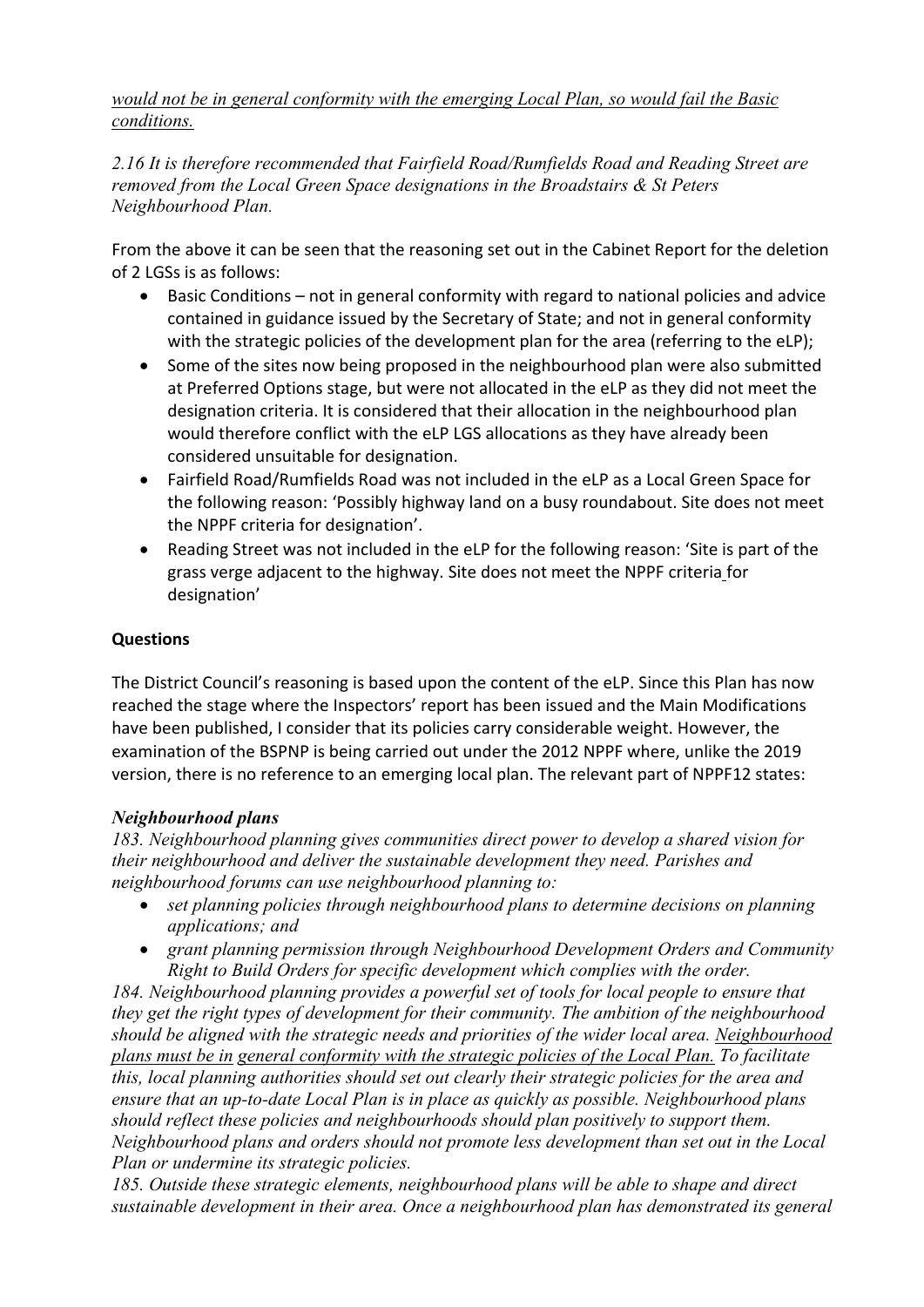*conformity with the strategic policies of the Local Plan and is brought into force, the policies it contains take precedence over existing non-strategic policies in the Local Plan for that neighbourhood, are in conflict. Local planning authorities should avoid duplicating planning processes for non-strategic policies where a neighbourhood plan is in preparation.* 

**Question 1**: What is the relevance of the eLP in this context?

Thanet Local Plan 2006 has no policy for Local Green Space, either strategic or otherwise.

**Question 2**: What is the basis for saying that the LGS allocations in the BSPNP are not in general conformity with the Local Plan 2006?

# The NPPF 2012 includes the following:

*77. The Local Green Space designation will not be appropriate for most green areas or open space. The designation should only be used:* 

- *where the green space is in reasonably close proximity to the community it serves;*
- *where the green area is demonstrably special to a local community and holds a particular local significance, for example because of its beauty, historic significance, recreational value (including as a playing field), tranquillity or richness of its wildlife; and*
- *where the green area concerned is local in character and is not an extensive tract of land.*

*78. Local policy for managing development within a Local Green Space should be consistent with policy for Green Belts.* 

**Question 3**: Since the LGS allocations in the BSPNP must be judged against NPPF 2012, for clarity, please explain fully the reasons for wishing to delete the 2 LGS allocations. For instance, is the fact that Fairfield Road/Rumfields Road space "is possibly highway land on a busy roundabout" a sufficient justification? And, in respect of the Reading Street space, is the fact that it is "part of the grass verge adjacent to the highway" a sufficient justification?

**Question 4**: There are 19 LGS designated under Policy SP30 of the eLP, of which 7 have a 'Broadstairs' location. Apart from Kitty's Green, Culmer Amenity Land, and St Peter's Recreation Ground (if that is the same as St Peter's Village Green), I cannot identify which of the LP list of sites are in the NP list of sites. It would be helpful to have these identified for me. It is certainly confusing to have sites identified by different names in different lists, which appears to be the case. I also have difficulty in reconciling the names of the BSPNP areas with some of the sites in the Report on Assessment of Local Green Space Proposals of January 2018. An explanation would be helpful.

**Question 5**: In any event, the submitted BSPNP allocates 18 sites, of which 2 are objected to by TDC, leaving 16 sites that are not subject to objection. Since the LP allocates 19 LGSs, most of which do not appear to be in the NP area, it seems to be the case that there are LGSs in the BSPNP that have not had the endorsement of the eLP. This seems to go against the contention, set out in paragraph 1.4 of the Cabinet Report, that *"Some of the sites now being proposed in the neighbourhood plan were also submitted at this stage, but were not allocated in the Local Plan as they did not meet the designation criteria. It is considered that their allocation in the neighbourhood plan would therefore conflict with the Local Plan LGS allocations as they have already been considered unsuitable for designation."* Surely that means that any LGS designated in the NP, that has not been allocated in the eLP, conflicts with that Plan? Is this a lack of consistency, or for a reason?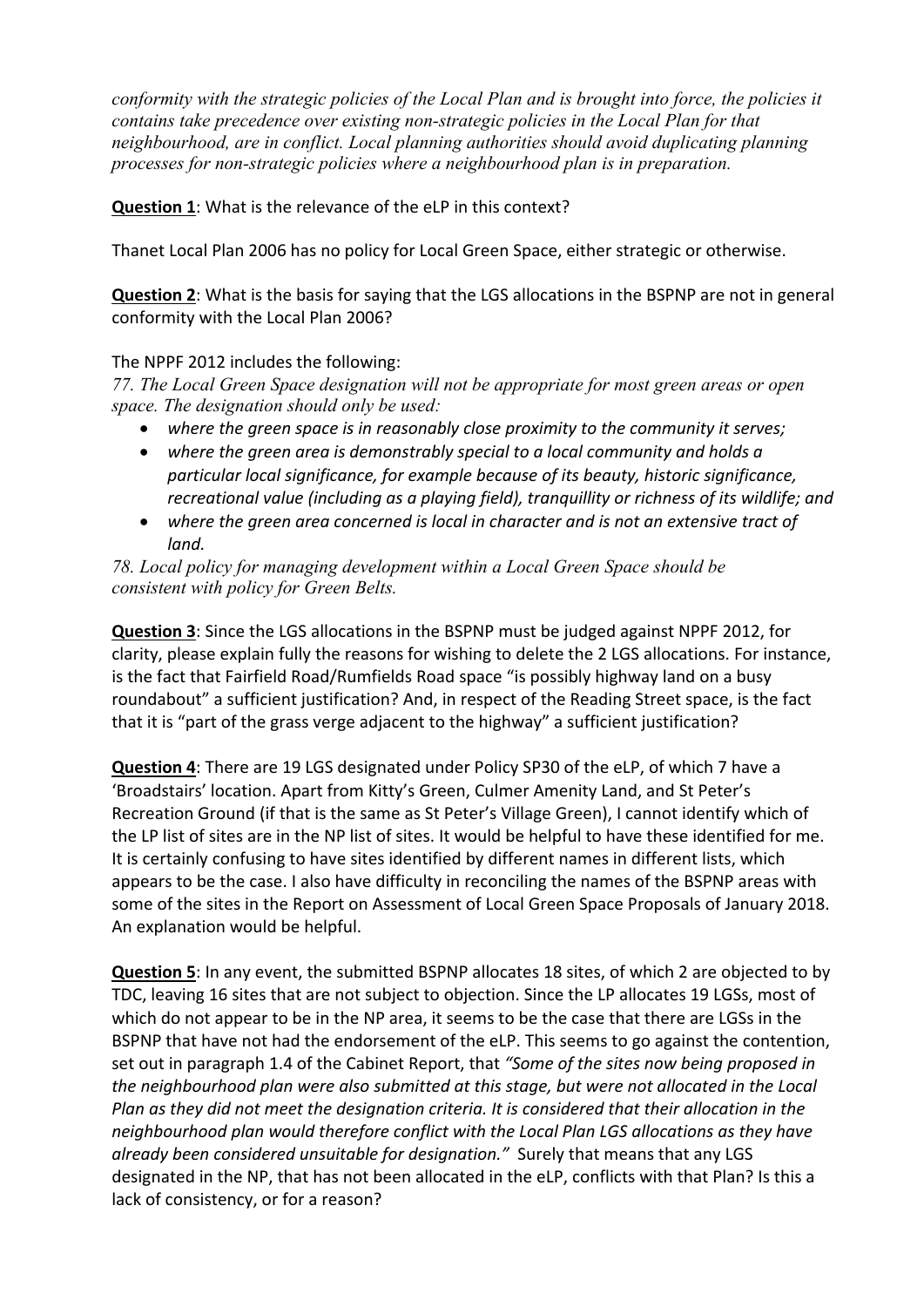**Question 6**: Following from this, the Inspectors' report on the eLP deals with LGSs quite briefly. The essential element of their report as far as the choice of LGSs is concerned is in paragraph 329: *"Examination Documents CD5.11 and CD5.12 provide the justification for designating areas of Local Green Space. All sites have been assessed against the requirements of the Framework, which requires an element of professional planning judgement. In our view the Council's conclusions on the sites put forward are reasonable and justified."* (CD5.11 being the Report on Assessment of Local Green Space Proposals, January 2018, and CD5.12 being Addendum to Report on Assessment of Local Green Space Proposals, August 2018, the latter appearing to refer only to sites in Westgate.) Does this mean that there were no omission LGS sites put forward for the Inspectors' consideration; for instance, in relation to the 2 LGS sites that TDC now seeks to delete from the NP?

**Question 7**: As a follow-on from Question 6, the LGS Policy (Policy SP30) in the eLP is a strategic policy. Does this mean that a NP cannot designate additional LGSs, because to do so would be designating strategic sites?

I would be grateful for a reply within 10 working days.

Terrence Kemmann‐Lane

Examiner 9 April 2020